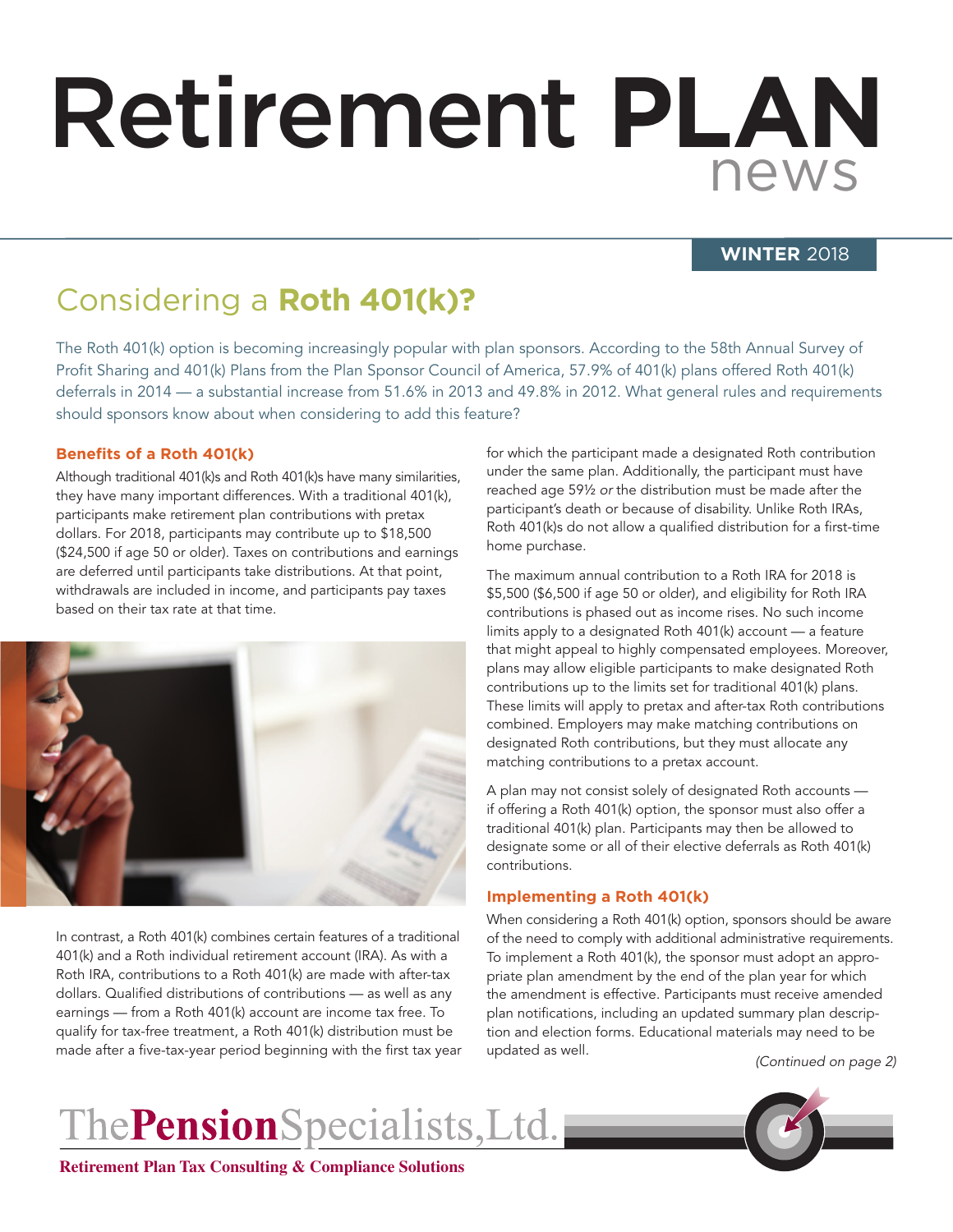### Considering a **Roth 401(k)?** (continued)

Plans must keep separate accounts for each participant's Roth 401(k) and traditional 401(k) accounts, and employers will need to change their payroll systems to accommodate Roth contributions. If recordkeeping is outsourced, service providers will need to properly account for Roth 401(k) contributions and any earnings.

#### **In-plan Rollovers**

Sponsors may also want to amend their plans to allow participants to make "in-plan Roth rollovers" from their traditional 401(k) accounts to their Roth 401(k)s. Participants who choose to make in-plan

Roth rollovers will be subject to income tax on any previously untaxed amounts that are rolled over. However, the 20% withholding requirement that generally applies to eligible rollover distributions does not apply to direct in-plan rollovers. Also, in-plan Roth rollovers are generally not subject to the 10% additional tax on early distributions.

Plans may choose to allow in-plan Roth rollovers even where the amounts are not otherwise distributable under the plan's terms. However, once the rollover is completed, any distribution restrictions that applied before the rollover will again apply

to both the rolled over amount and any earnings thereon.

#### **Nondiscrimination Testing**

Plans may not discriminate in favor of highly compensated employees when offering a Roth 401(k). Additionally, designated Roth 401(k) contributions are treated as elective contributions for purposes of the actual deferral percentage test.

The foregoing is a broad overview of the relevant rules. If you are considering adding a designated Roth contribution option to your plan, please contact us.



### **Tax Relief** for Hurricane Victims

Recent legislation\* affords various tax-related and other forms of relief to victims of Hurricanes Harvey, Irma, or Maria. Included in the legislation are provisions designed to provide affected plan participants with both greater access to their retirement funds and potential tax relief for distributions taken.

Tax-favored withdrawals. The new rules permit plans to allow "qualified hurricane distributions" of up to \$100,000, provided certain requirements are met. Distributions must be made on or after a relevant storm-specific date and before January 1, 2019, to qualifying individuals whose principal place of abode is in one of the three designated storm areas and who have sustained an "economic loss."

Potential tax relief includes:

- Exemption from the 10% early withdrawal penalty that generally applies to distributions taken before age 59½
- Exemption from the 20% withholding tax that generally applies to eligible rollover distributions
- No inclusion in taxable income for qualified distributions repaid at any time within three years of distribution
- The option to spread any income inclusion from a qualified distribution over a three-year period

Increased plan loan amounts and delayed repayment. Plans are also permitted to allow greater access and repayment terms for qualified individuals, including:

- An increase in the maximum loan amount from \$50,000 to \$100,000
- Elimination of the restriction limiting plan loans to 50% of the vested account balance
- Longer repayment term for qualifying loans by delaying the due date of the first repayment by one year and adjusting the due dates of subsequent repayments accordingly

Additional requirements apply.

\* The Disaster Tax Relief and Airport and Airway Extension Act of 2017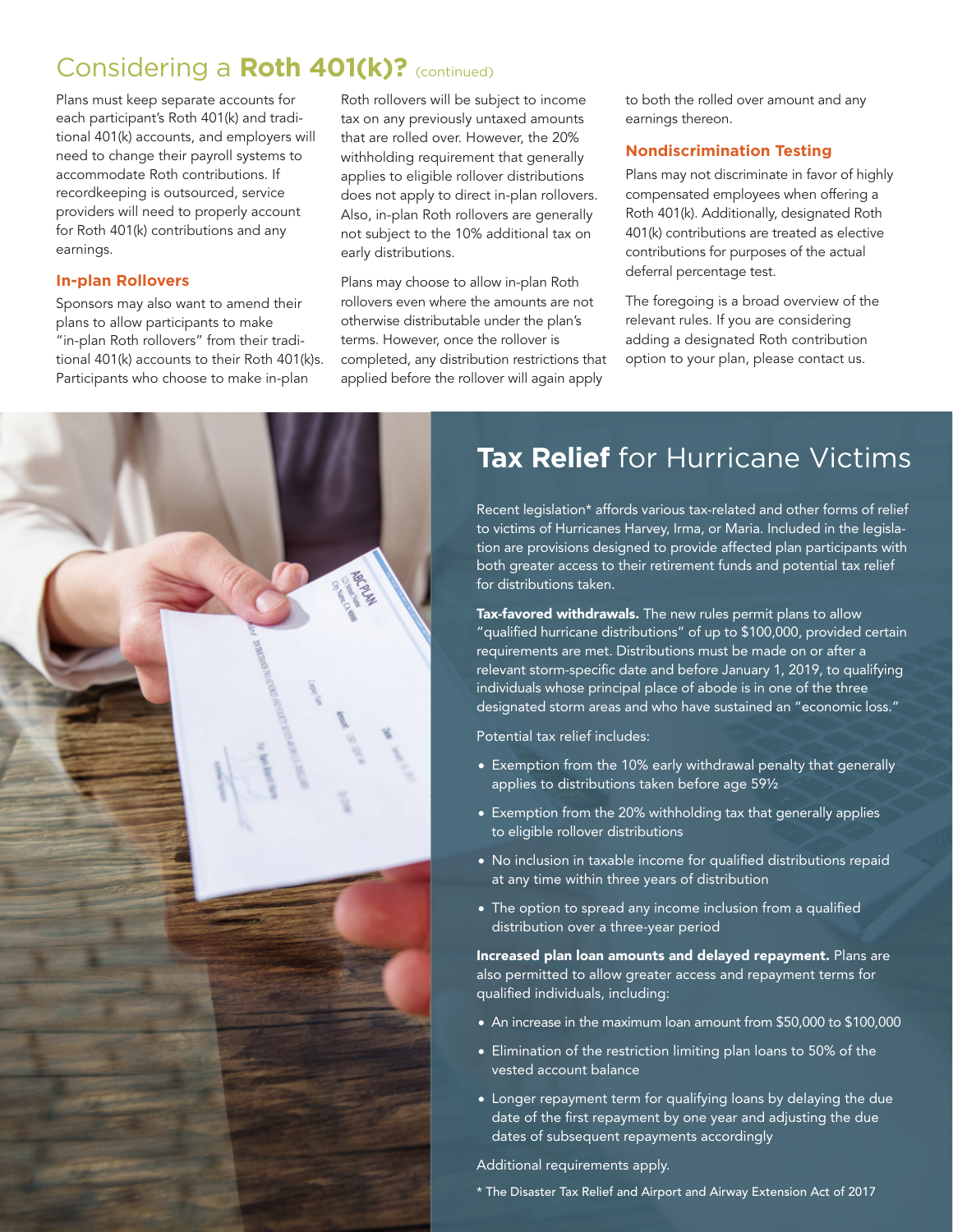# Small Plan **Audit Waivers**

A small plan (generally, one with fewer than 100 plan participants at the beginning of the plan year) may obtain a waiver of the audit requirement generally applicable to qualified plans. Following is an overview of the requirements.

#### **Qualifying Plan Assets or Bonding**

First, at least 95% of the plan's assets must be "qualifying plan assets," or, if more than 5% of the assets are non-qualifying assets, any person handling non-qualifying assets must be bonded for the total amount of non-qualifying plan assets.\*

"Qualifying assets" generally include:

- Assets in individual accounts in which the participant or beneficiary exercises control and receives an annual statement from a regulated financial institution describing the assets
- Loans to plan participants
- Qualifying employer securities
- Assets held by a regulated financial institution such as a bank, an insurance company, a registered broker-dealer, or any organization authorized to act as an individual retirement account trustee
- Shares issued by a registered investment company (e.g., mutual funds)
- Investment and annuity contracts issued by an insurance company

#### **SAR Disclosure Requirements**

Second, specific information must be disclosed to plan participants and beneficiaries. The summary annual report (SAR) must include the name of each regulated financial institution holding or issuing qualifying plan assets and the amount of qualifying plan assets reported by the institutions as of the end of the plan year (not including qualifying employer securities, participant loans, and participant-directed assets in individual account plans). Also, the name of the surety company issuing the fidelity bond must be included in the SAR.

In addition, the SAR must state that participants and beneficiaries may request (free of charge) to examine or receive copies of evidence of the fidelity bond and any statements from the regulated financial institutions describing the qualifying plan assets. The SAR also must let participants and beneficiaries know they should notify the regional office of the Employee Benefits Security Administration if they are unable to view or obtain copies of the regulated financial institution statements or proof of the required fidelity bond.

#### **Availability of Financial Statement Requirement**

A third condition for waiver eligibility is that upon request of a participant or beneficiary, the plan administrator must, free of charge, make available or furnish copies of each regulated

financial institution statement and evidence of any required fidelity bond. Any statements furnished by the administrator must list the name of the institution and the amount of assets held at the end of the plan year.



Although a plan may be exempt from the audit requirement, it must still file Form 5500 and all applicable financial schedules and statements as per the Form 5500 instructions.

#### Example

Assume an employer-sponsored plan has fewer than 100 participants and has the following breakdown of assets at the end of the plan year:

| Mutual fund assets            | \$650,000   |
|-------------------------------|-------------|
| Plan participant loans        | \$200,000   |
| Limited partnership interests | \$80,000    |
| Annuity contracts             | \$70,000    |
| Total:                        | \$1,000,000 |

Since limited partnership interests are not qualifying assets, the amount of non-qualifying plan assets is \$80,000, or 8%. Because this exceeds the 5% limit, a fidelity bond of at least \$80,000 must be purchased to qualify for the audit exemption.

\* Generally, ERISA Section 412 requires that officials handling funds or other property be bonded for no less than 10% of the amount handled. As a result, in some situations such a fidelity bond will be adequate for small plan audit waiver purposes.